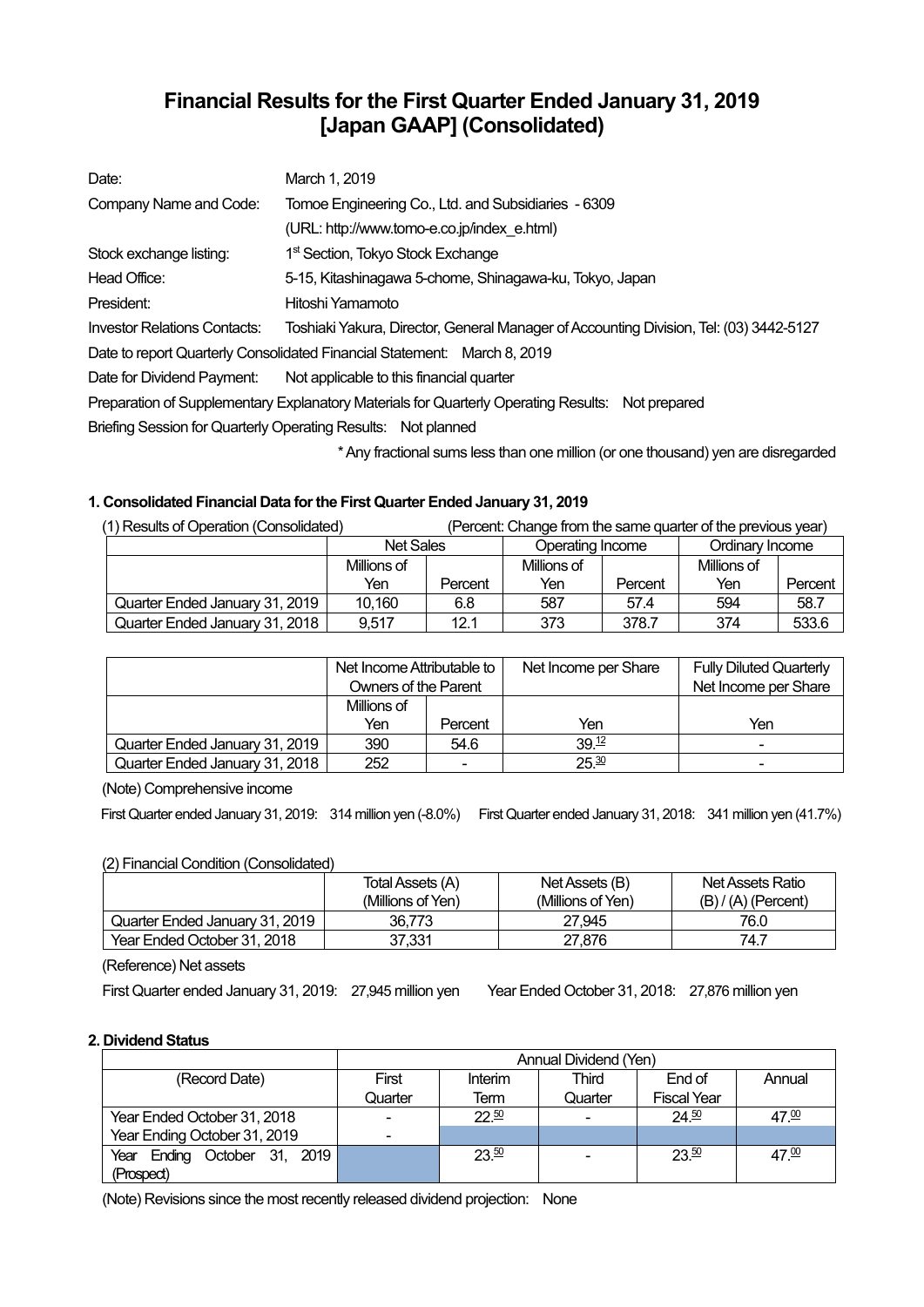### **3. Forecast for Earnings for the Year Ending October 31, 2019 (Consolidated)**

| (Percent change from the previous Full Business Year) |  |  |  |  |  |  |  |  |
|-------------------------------------------------------|--|--|--|--|--|--|--|--|
|-------------------------------------------------------|--|--|--|--|--|--|--|--|

|                           | Net Sales         |           | Operating Income  |           | Ordinarv Income   |           |
|---------------------------|-------------------|-----------|-------------------|-----------|-------------------|-----------|
|                           | (Millions of Yen) | (Percent) | (Millions of Yen) | (Percent) | (Millions of Yen) | (Percent, |
| <b>Full Business Year</b> | 44.300            | 4.6       | 2.300             | $-3.3$    | 2.300             | -1.5      |

|                    | Net Income Attributable to      |  | Net Income per Share |
|--------------------|---------------------------------|--|----------------------|
|                    | Owners of the Parent            |  |                      |
|                    | (Millions of Yen) $ $ (Percent) |  | Yen                  |
| Full Business Year | 1.500<br>-09                    |  | 150 $\frac{33}{2}$   |

(Note) Revisions since the most recently released dividend projection: None

#### **Notes**

(1) Significant changes in subsidiaries during this period (changes in specific subsidiaries involving changes in the scope of consolidation): None

Number of new subsidiaries: \_\_(Company names):

Number of eliminated subsidiaries: (Company names):

- (2) Adoption of simplified accounting method and the specific accounting method: None
- (3) Changes of the principles, procedures, and representation of the accounting policies

1) Change due to revision of accounting standard: None

- 2) Other changes than the above 1): None
- 3) Change in accounting estimates: None
- 4) Retrospective restatements: None
- (4) Number of outstanding shares (Common stock)
	- 1) Number of outstanding shares as of quarter-end and year-end (including treasury stocks)
	- At January 31, 2019: 10,533,200 shares At October 31, 2018: 10,533,200 shares
	- 2) Number of treasury stocks as of quarter-end and year-end
		- At January 31, 2019: 554,861 shares At October 31, 2018: 554,861 shares
	- 3) Number of average shares (accumulated quarterly total)
		- At January 31, 2019: 9,978,339 shares At January 31, 2018: 9,978,383 shares

\*The quarterly earnings report is exempt from the quarterly review by certified public accountant or audit firm.

\*Explanations for appropriate use of the earnings forecast and other special instructions

The forward-looking statements such as a forecast of our financial results described herein are based on the information currently available to us and certain assumptions that we believe are reasonable. Actual results could differ materially due to various factors.

Please refer to the Financial Results for the Quarter (Attachments) on page 3, (3) [Analysis of Future Forecast on Quarterly Consolidated Earnings Forecast1 of 1. [Qualitative Information on Quarterly Consolidated Operating Results] for the operating results forecast.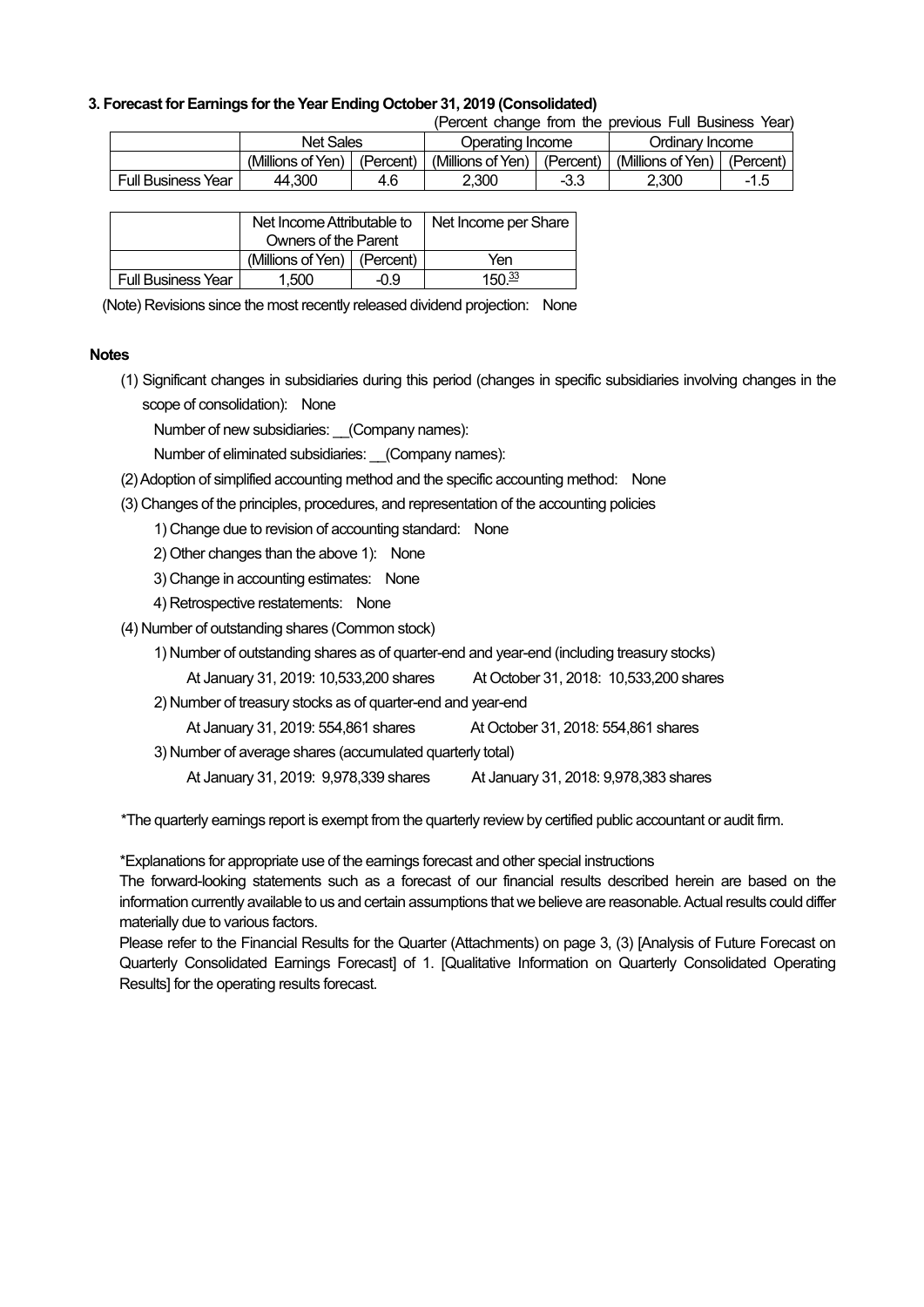## **Table of Contents (Supporting Data)**

| (1) |                                                                                                  |  |
|-----|--------------------------------------------------------------------------------------------------|--|
| (2) |                                                                                                  |  |
| (3) |                                                                                                  |  |
|     |                                                                                                  |  |
| (1) |                                                                                                  |  |
| (2) | Quarterly Consolidated Statements of Income & Quarterly Consolidated Statements of Comprehensive |  |
|     |                                                                                                  |  |
|     |                                                                                                  |  |
|     |                                                                                                  |  |
| (3) |                                                                                                  |  |
|     |                                                                                                  |  |
|     |                                                                                                  |  |
|     |                                                                                                  |  |
|     |                                                                                                  |  |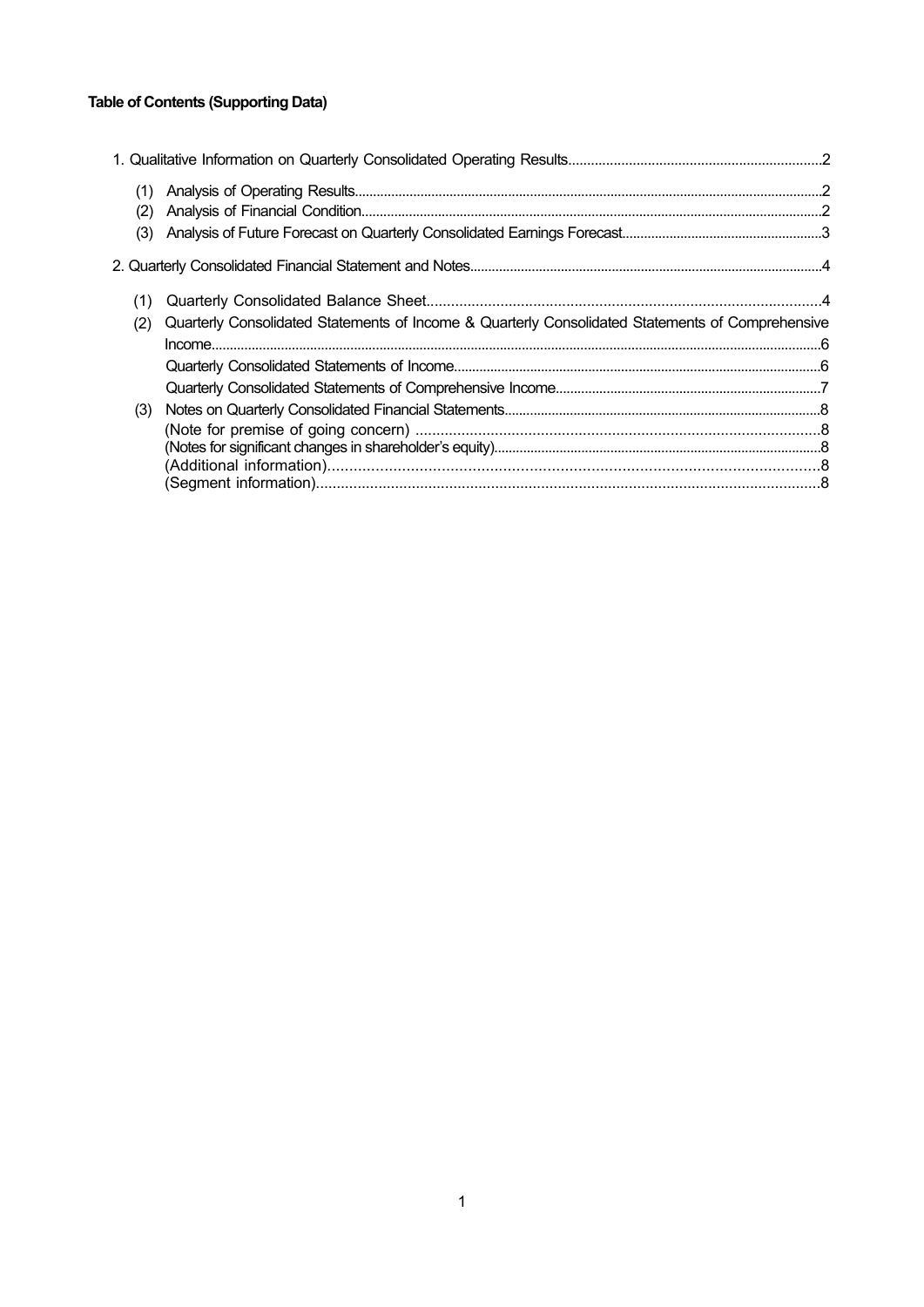## **1. Qualitative Information on Quarterly Consolidated Operating Results**

## **(1) Analysis of Operating Results**

During the first quarter, Japan's economy maintained its gradual recovery trend. Domestic demand remained steady, as personal consumption remained brisk and capital investment continued to recover, and exports managed a return to growth as well, although the strength of their recovery was weak. Overseas, however, the U.S. economy sustained its steady growth, but Europe's economy remained lackluster, and the sense of a slowdown affecting the economies of China and other newly developing countries intensified. In the months ahead, the rising sense of uncertainty surrounding the global economy resulting from circumstances such as further heightened trade friction between the U.S. and China and Great Britain's pending withdrawal from the EU will require careful attention.

Given these circumstances, net sales for the Tomoe Engineering Group for the consolidated first quarter increased 6.8% from the same period last year to 10,160 million yen because of increasing sales in both the Machinery & Equipment Business and Chemical Products Business. From an earnings aspect, operating income was 587 million yen, 57.4% up from the same period last year because of higher income in the Machinery & Equipment Business, while ordinary income came to 594 million yen, 58.7% up from the same period last year. Net income attributable to owners of the parent was 390 million yen, 54.6% up from the same period last year.

#### Operating results by respective segment were as follows.

#### (Machinery & Equipment Business)

In the Machinery & Equipment Business, net sales of machinery, equipment and works for domestic private sector demand decreased, but on the other hand net sales of components and repair in all fields, and net sales of machinery for overseas remained steady. As a result, net sales for consolidated first quarter were 2,128 million yen, 33.4% up from the same period last year.

With respect to earnings, operating profit was 164 million yen recovered from operating loss of 94 million yen in the same period last year because of increased profits in the field of components and repair with high margins, and machinery for overseas.

#### (Chemical Products Business)

In the Chemical Products Business, net sales of materials for motor vehicles, housing and construction applications in the industrial materials sector, and materials for semiconductor manufacturing devices in the advanced materials sector were robust. As a result, net sales of consolidated first quarter were 8,031 million yen, 1.4% up from the same period last year.

With respect to earnings, operating income was 422 million yen, 9.6% down from the same period last year, against a backdrop of a fall in revenue from the electronics materials sector, the fine chemicals sector and Hong Kong-based business.

### **(2) Analysis of Financial Condition**

Total assets as of the end of the consolidated first quarter under review were 36,773 million yen, down 1.5% or 558 million yen from the end of the previous consolidated fiscal year. This mainly reflected an increase of 534 million yen in electronically recorded monetary claims, and an increase of 474 million yen in work in process, a decrease of 574 million yen in notes and accounts receivable–trade, and a decrease of 1,095 million yen in cash and deposits.

Liabilities were 8,827 million yen, down 6.6% or 628 million yen from the end of the previous consolidated fiscal year, mainly because of an increase of 336 million yen in electronically recorded monetary debt, a decrease of 649 million yen in provision for bonuses, a decrease of 500 million yen in income tax payable.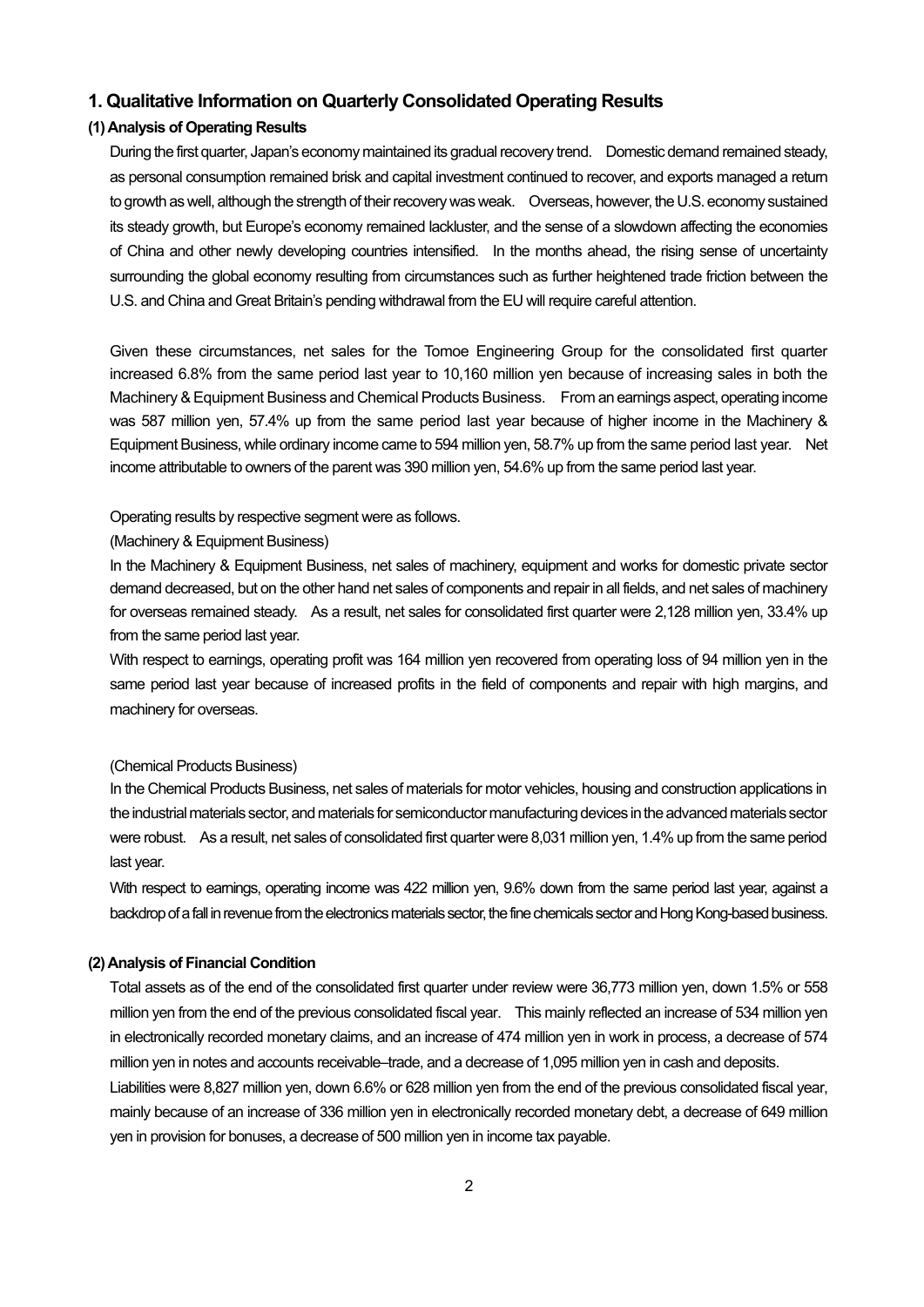Net assets stood at 27,945 million yen, 69 million yen or 0.2% up from the end of the previous consolidated fiscal year. This mainly reflected a decrease of 40 million yen in valuation difference on available-for-sale securities, a decrease of 28 million yen in foreign currency translation adjustment, and an increase of 145 million yen in retained earnings. As a result of the above changes, the equity ratio at the end of the consolidated first quarter under review increased by 1.3 point compared with the end of the previous consolidated fiscal year to 76.0%.

### **(3) Analysis of Future Forecast on Quarterly Consolidated Earnings Forecast**

There are no revisions to the consolidated earnings forecast figures for the fiscal year ending in October 31, 2019 that were announced in the "Financial Results for the Fiscal Year Ended October 31, 2018 [Japan GAAP] (Consolidated)" released on December 7, 2018.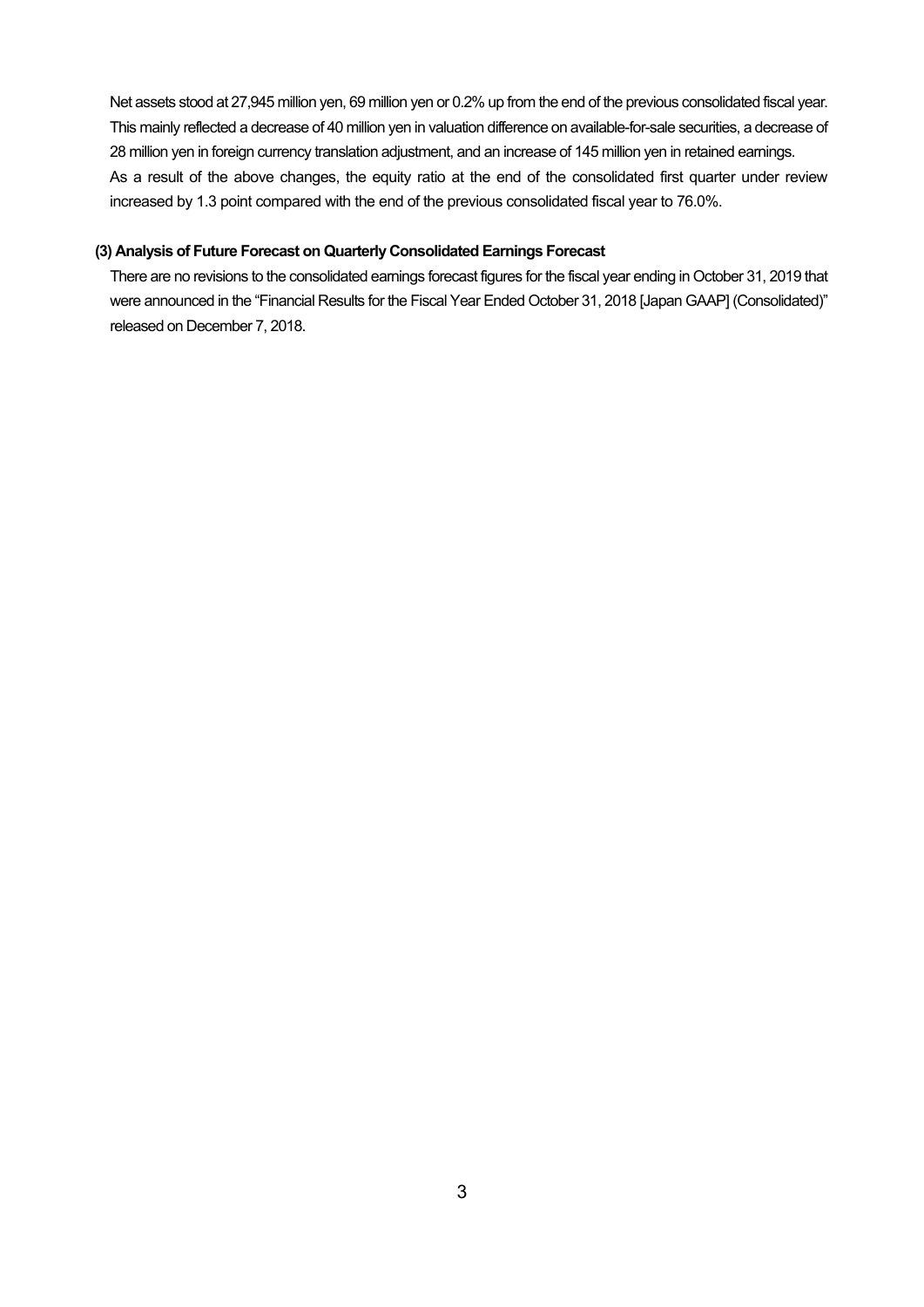## **2. Quarterly Consolidated Financial Statement**

**(1) Quarterly Consolidated Balance Sheets (First Quarter)** 

|                                                |                             | (Thousands of Yen)          |
|------------------------------------------------|-----------------------------|-----------------------------|
|                                                | <b>End of Previous Year</b> | <b>End of First Quarter</b> |
| <b>Assets</b>                                  | (October. 31, 2018)         | (January 31, 2019)          |
| <b>Current Assets</b>                          |                             |                             |
| Cash and Deposits                              | 9,354,256                   | 8,259,142                   |
| Notes and Accounts Receivable-Trade            | 11,834,551                  | 11,260,470                  |
| <b>Electronically Recorded Monetary Claims</b> | 2,183,842                   | 2,718,397                   |
| Merchandise and Finished Goods                 | 3,685,115                   | 3,511,842                   |
| <b>Work in Process</b>                         | 981,660                     | 1,456,071                   |
| <b>Raw Materials and Supplies</b>              | 667,846                     | 916,474                     |
| <b>Others</b>                                  | 183,711                     | 219,261                     |
| <b>Allowance for Doubtful Accounts</b>         | $-67,114$                   | $-65,656$                   |
| <b>Total Current Assets</b>                    | 28,823,870                  | 28,276,003                  |
| <b>Noncurrent Assets</b>                       |                             |                             |
| Property, Plant and Equipment                  |                             |                             |
| <b>Buildings and Structures</b>                | 4,459,308                   | 4,451,958                   |
| <b>Accumulated Depreciation</b>                | $-1,831,356$                | $-1,864,553$                |
| <b>Buildings and Structures, Net</b>           | 2,627,951                   | 2,587,404                   |
| Machinery, Equipment and Vehicles              | 3,697,837                   | 3,787,308                   |
| <b>Accumulated Depreciation</b>                | $-3,304,595$                | $-3,285,194$                |
| Machinery, Equipment and Vehicles, Net         | 393,242                     | 502,114                     |
| Land                                           | 1,931,089                   | 1,930,922                   |
| Construction in progress                       | 10,606                      |                             |
| <b>Others</b>                                  | 980,958                     | 1,000,287                   |
| <b>Accumulated Depreciation</b>                | $-901,758$                  | $-911,171$                  |
| Others, Net                                    | 79,199                      | 89,115                      |
| <b>Total Property, Plant and Equipment</b>     | 5,042,089                   | 5,109,557                   |
| <b>Intangible Assets</b>                       | 109,792                     | 95,930                      |
| <b>Investments and Other Assets</b>            |                             |                             |
| <b>Investment Securities</b>                   | 1,374,561                   | 1,316,509                   |
| <b>Guarantee Deposits</b>                      | 340,386                     | 339,146                     |
| <b>Net Defined Benefit Assets</b>              | 1,554,938                   | 1,557,761                   |
| <b>Deferred Tax Assets</b>                     | 16,436                      | 10,353                      |
| <b>Others</b>                                  | 92,654                      | 90,611                      |
| Allowance for Doubtful Accounts                | $-22,871$                   | $-22,871$                   |
| <b>Total Investments and Other Assets</b>      | 3,356,107                   | 3,291,511                   |
| <b>Total Noncurrent Assets</b>                 | 8,507,988                   | 8,496,999                   |
| <b>Total Assets</b>                            | 37,331,859                  | 36,773,003                  |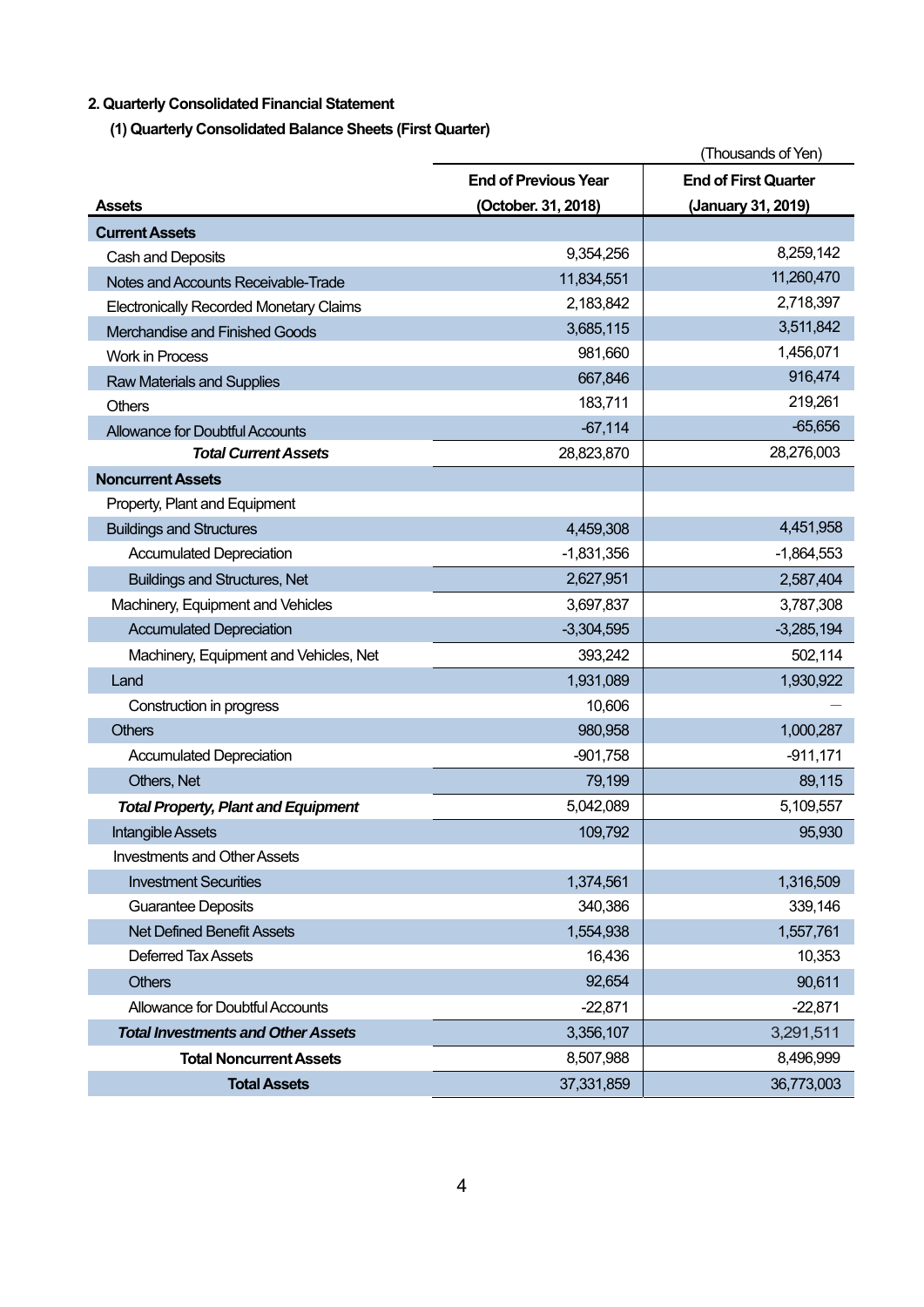|                                                                 |                             | (Thousands of Yen)          |
|-----------------------------------------------------------------|-----------------------------|-----------------------------|
|                                                                 | <b>End of Previous Year</b> | <b>End of First Quarter</b> |
| <b>Liabilities and Net Assets</b>                               | (October. 31, 2018)         | (January 31, 2019)          |
| <b>Liabilities</b>                                              |                             |                             |
| <b>Current Liabilities</b>                                      |                             |                             |
| Notes and Accounts Payable-Trade                                | 4, 193, 451                 | 3,871,083                   |
| <b>Electronically Recorded Monetary Debt</b>                    | 1,857,112                   | 2,193,935                   |
| <b>Accounts Payable-Others</b>                                  | 600,382                     | 622,763                     |
| Income Taxes Payable                                            | 539,919                     | 39,134                      |
| <b>Advances Received</b>                                        | 70,030                      | 327,082                     |
| <b>Provision for Bonuses</b>                                    | 1,081,025                   | 431,072                     |
| <b>Provision for Directors' Bonuses</b>                         | 70,000                      | 17,964                      |
| Allowance for Product Warranty                                  | 160,295                     | 192,148                     |
| <b>Others</b>                                                   | 217,988                     | 312,759                     |
| <b>Total Current Liabilities</b>                                | 8,790,206                   | 8,007,944                   |
| <b>Noncurrent Liabilities</b>                                   |                             |                             |
| <b>Provision for Directors' Retirement Benefits</b>             | 5,460                       | 5,460                       |
| <b>Net Defined Benefit Liabilities</b>                          | 57,905                      | 58,692                      |
| <b>Deferred Tax Liabilities</b>                                 | 601,913                     | 754,963                     |
| <b>Total Noncurrent Liabilities</b>                             | 665,279                     | 819,115                     |
| <b>Total Liabilities</b>                                        | 9,455,485                   | 8,827,060                   |
| <b>Net Assets</b>                                               |                             |                             |
| <b>Shareholders' Equity</b>                                     |                             |                             |
| <b>Capital Stock</b>                                            | 1,061,210                   | 1,061,210                   |
| <b>Capital Surplus</b>                                          | 1,483,410                   | 1,483,410                   |
| <b>Retained Earnings</b>                                        | 24,953,779                  | 25,099,631                  |
| <b>Treasury Stock</b>                                           | $-363,977$                  | $-363,977$                  |
| <b>Total Shareholders' Equity</b>                               | 27, 134, 422                | 27,280,274                  |
| <b>Accumulated Other Comprehensive Income</b>                   |                             |                             |
| Valuation Difference on Available-for-Sale<br><b>Securities</b> | 433,098                     | 393,041                     |
| Deferred Gains or Losses on Hedges                              | 130                         | $-2,755$                    |
| Foreign Currency Translation Adjustment                         | 186,221                     | 158,133                     |
| <b>Total Adjustment on Net Defined Benefit</b>                  | 122,501                     | 117,249                     |
| <b>Total Accumulated Other Comprehensive Income</b>             | 741,950                     | 665,668                     |
| <b>Total Net Assets</b>                                         | 27,876,373                  | 27,945,942                  |
| <b>Total Liabilities and Net Assets</b>                         | 37,331,859                  | 36,773,003                  |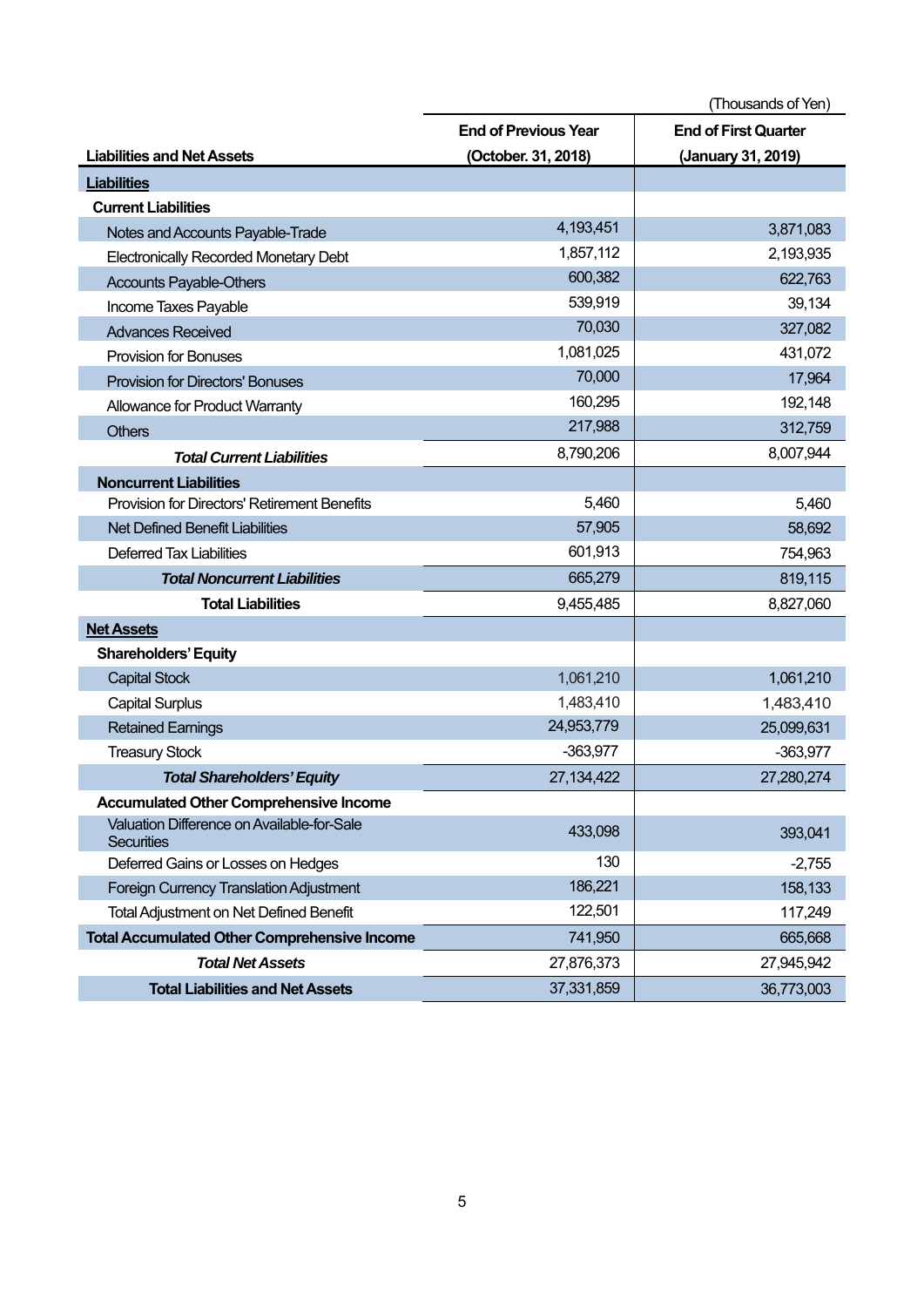**(2) Quarterly Consolidated Statements of Income & Quarterly Consolidated Statements of Comprehensive Income** 

**Quarterly Consolidated Statements of Income (First Quarter)** 

|                                                   |                            | (Thousands of Yen)         |
|---------------------------------------------------|----------------------------|----------------------------|
|                                                   | <b>First Quarter Ended</b> | <b>First Quarter Ended</b> |
|                                                   | <b>January 31, 2018</b>    | <b>January 31, 2019</b>    |
| <b>Net Sales</b>                                  | 9,517,730                  | 10,160,391                 |
| <b>Cost of Sales</b>                              | 7,480,483                  | 7,843,306                  |
| <b>Gross Profit</b>                               | 2,037,246                  | 2,317,084                  |
| Selling, General and Administrative Expenses      | 1,664,090                  | 1,729,828                  |
| <b>Operating Income</b>                           | 373,155                    | 587,256                    |
| <b>Non-Operating Income</b>                       |                            |                            |
| Interest Income                                   | 326                        | 346                        |
| Dividends Income                                  | 9,488                      | 10,835                     |
| <b>Rent Income</b>                                | 1,717                      | 1,792                      |
| Foreign Exchange Gains                            |                            | 1,107                      |
| <b>Others</b>                                     | 8,117                      | 7,452                      |
| <b>Total Non-Operating Income</b>                 | 19,651                     | 21,535                     |
| <b>Non-Operating Expenses</b>                     |                            |                            |
| <b>Interest Expenses</b>                          | 7,693                      | 11,286                     |
| <b>Commission Paid</b>                            | 756                        | 756                        |
| <b>Sales Discount</b>                             | 1,445                      | 2,031                      |
| <b>Foreign Exchange Losses</b>                    | 7,210                      |                            |
| <b>Others</b>                                     | 998                        | 198                        |
| <b>Total Non-Operating Expenses</b>               | 18,103                     | 14,272                     |
| <b>Ordinary Income</b>                            | 374,702                    | 594,518                    |
| <b>Extraordinary Losses</b>                       |                            |                            |
| Loss on Evaluation of Investment Securities       |                            | 6,175                      |
| <b>Total Extraordinary Losses</b>                 |                            | 6,175                      |
| Income before Income Taxes and Minority Interests | 374,702                    | 588,342                    |
| <b>Income Taxes-Current</b>                       | 23,639                     | 17,324                     |
| Income Taxes-Deferred                             | 98,567                     | 180,697                    |
| <b>Total Income Taxes</b>                         | 122,206                    | 198,022                    |
| <b>Net Income</b>                                 | 252,495                    | 390,320                    |
| <b>Net Income Attributable to</b>                 | 252,495                    | 390,320                    |
| <b>Owners of the Parent</b>                       |                            |                            |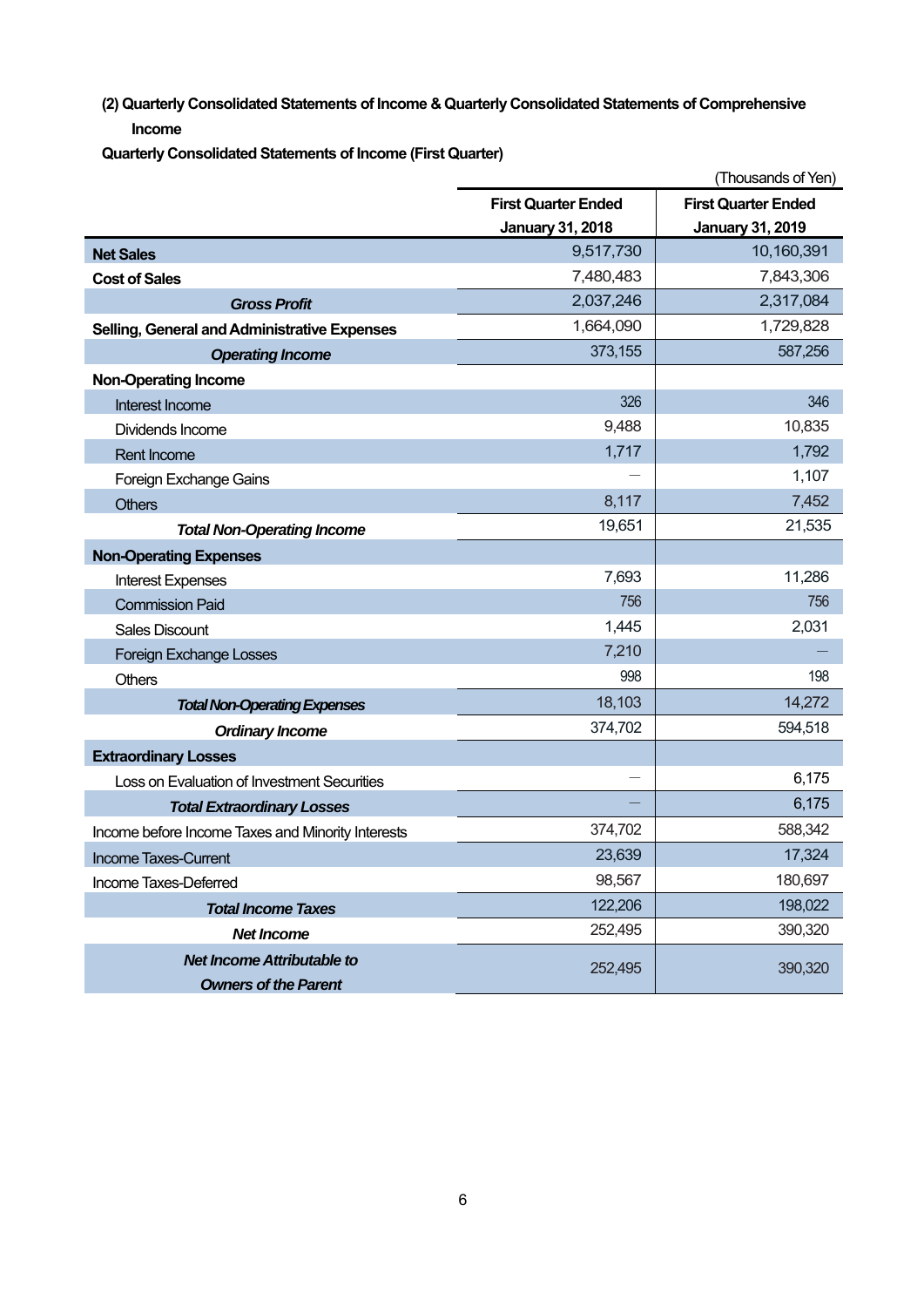## **Quarterly Consolidated Statements of Comprehensive Income (First Quarter)**

|                                                              | <b>First Quarter Ended</b> | <b>First Quarter Ended</b> |  |
|--------------------------------------------------------------|----------------------------|----------------------------|--|
|                                                              | <b>January 31, 2018</b>    | <b>January 31, 2019</b>    |  |
| <b>Net Income</b>                                            | 252,495                    | 390,320                    |  |
| Other Comprehensive Income                                   |                            |                            |  |
| Valuation Difference on Available-for-sale Securities        | 57,360                     | $-40,056$                  |  |
| Deferred Gains or Losses (-) on Hedges                       | $-4,963$                   | $-2,886$                   |  |
| <b>Foreign Currency Translation Adjustment</b>               | 19,218                     | $-28,087$                  |  |
| Net Defined Benefit                                          | 17,060                     | $-5,251$                   |  |
| <b>Total Other Comprehensive Income</b>                      | 88,675                     | $-76,282$                  |  |
| <b>Comprehensive Income</b>                                  | 341,171                    | 314,038                    |  |
| (Breakdown)                                                  |                            |                            |  |
| Comprehensive Income Attributable to Owners of the<br>Parent | 341,171                    | 314.038                    |  |